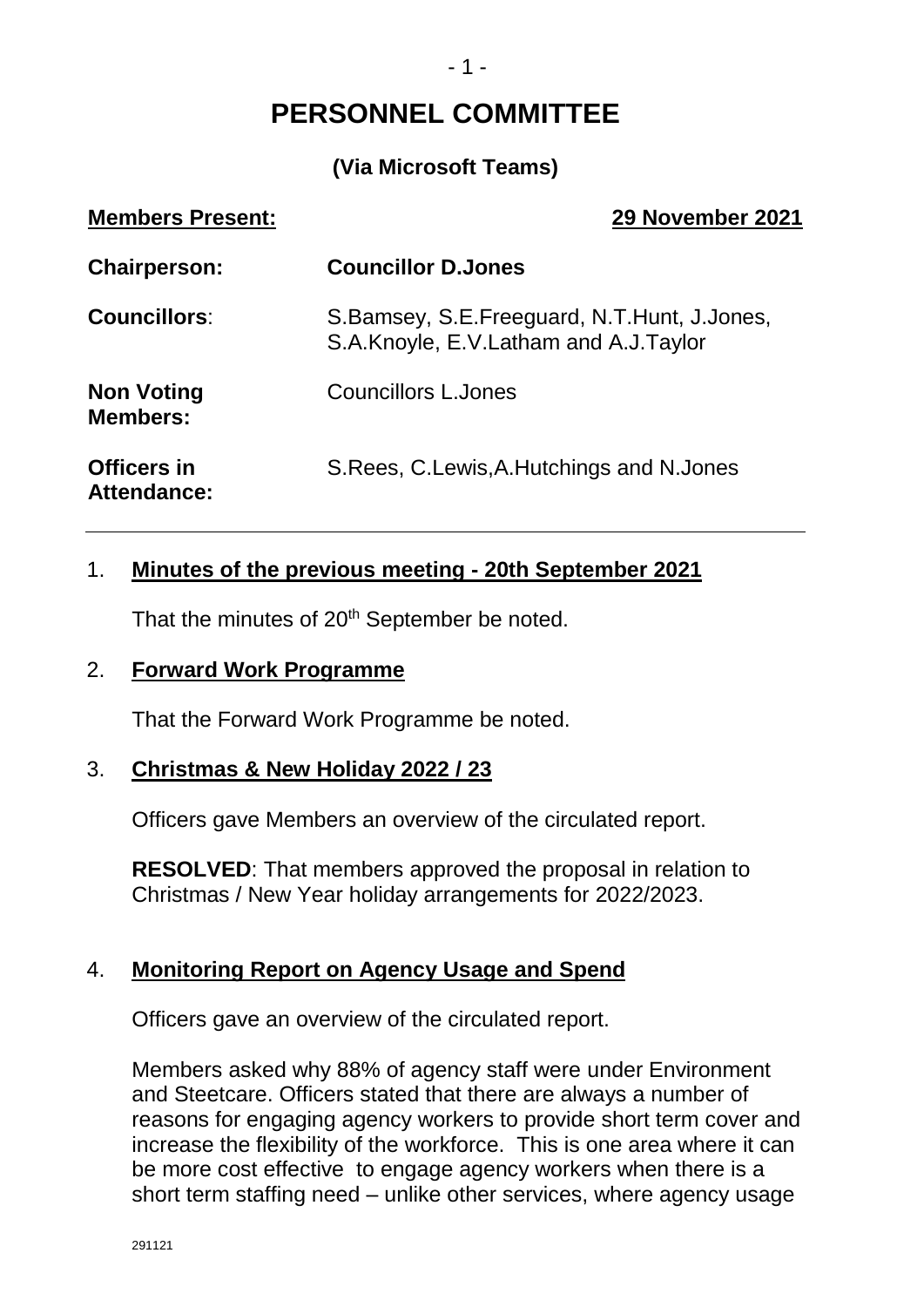is much more expensive than a directly employed workforce. Agency usage had been monitored yearly. Social Services used to have the biggest spend, but has reduced dramatically over the last 5 years. Recycling and waste were always the highest spenders as this is a front line service, delivered by people, and if, for example people are not available for work at short notice, then cover needs to be obtained and quickly. Officers stated they would reflect the comments back to the relevant head of Service and request that if he can, to provide any further detail to Members on this point. .

Members asked if COVID had effected this. Officers stated it was a factor, also refuse had a difficult time as social distancing added pressure to the service, and therefore additional people were employed for the social distance to be maintained.

Members thanked the refuse teams throughout the past 18 months and congratulated them on all their efforts.

**RESOLVED:** that Members note the information on agency usage and spend report.

## 5. **Frontline Employees Survey Feedback**

Officers gave an overview of the circulated report.

**RESOLVED:** That members note the survey outcomes and associated actions and the update in relation to working practices.

## 6. **Time to Change Wales Employer Pledge Action Plan Update Report**

Officers gave an update of the circulated report.

**RESOLVED**: That Members note the update in relation to Time to Change Wales Action Plan and receive a further update in six months.

## 7. **Removal of Recruitment Restrictions**

Officers gave an update of the circulated report.

In relation to the posts advertised externally and internally, Members wanted further clarity on page two in relation to a and b. Officers